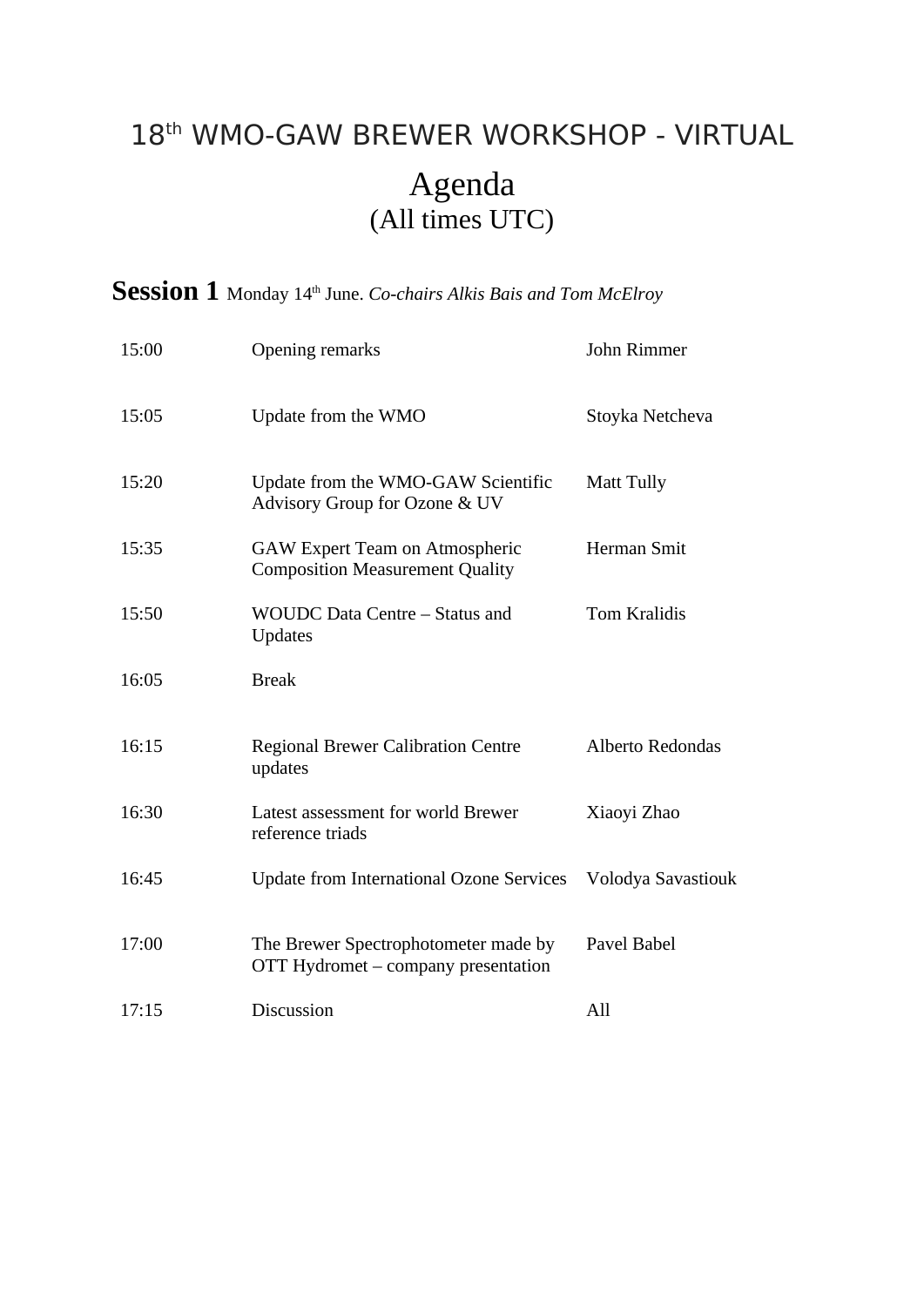| 15:00 | Tropospheric ozone content in Umkehr<br>data                                                                  | Irina Petropavlovskikh |
|-------|---------------------------------------------------------------------------------------------------------------|------------------------|
| 15:15 | Australian Brewer network rollout                                                                             | <b>Steve Rhodes</b>    |
| 15:30 | The Important Challenge of Installing the<br>Brewer Spectrophotometer #124 in the<br><b>Amazon Rainforest</b> | Lucas Vas Peres        |
| 15:45 | Total ozone uncertainty model on Brewer<br>Algorithm                                                          | Francisco Parra Rojas  |
| 16:00 | <b>Break</b>                                                                                                  |                        |
| 16:15 | Reprocessing of the RBCC-E triad ozone<br>series                                                              | Alberto Berjon         |
| 16:30 | A simple method to obtain Brewer cosine<br>responses using an LED collimator.                                 | <b>Manuel Nunez</b>    |
| 16:45 | Measuring the Brewer Angular Response<br>with the BAT                                                         | Antonio Serrano        |
| 17:00 | <b>Updates and Status of Canadian Brewer</b><br>Spectrophotometer Network                                     | Xiaoyi Zhao            |
| 17:15 | Discussion                                                                                                    | All                    |

## **Session 2** Thursday 17th June. *Co-chairs Kaisa Lakkala and Julian Groebner*

## **Session 3** Monday 21st June. Chair TBD

| 15:00 | A Cool Brewer                                | Tom McElroy         |
|-------|----------------------------------------------|---------------------|
| 15:20 | Aerosol Optical Depth in<br><b>EUBREWNET</b> | Javier Lopez-Solano |
| 15:40 | <b>Brewer Measurement</b><br>Principles      | John Rimmer         |
| 16:00 | Brewer UV measurements                       | Gregor Hülsen       |